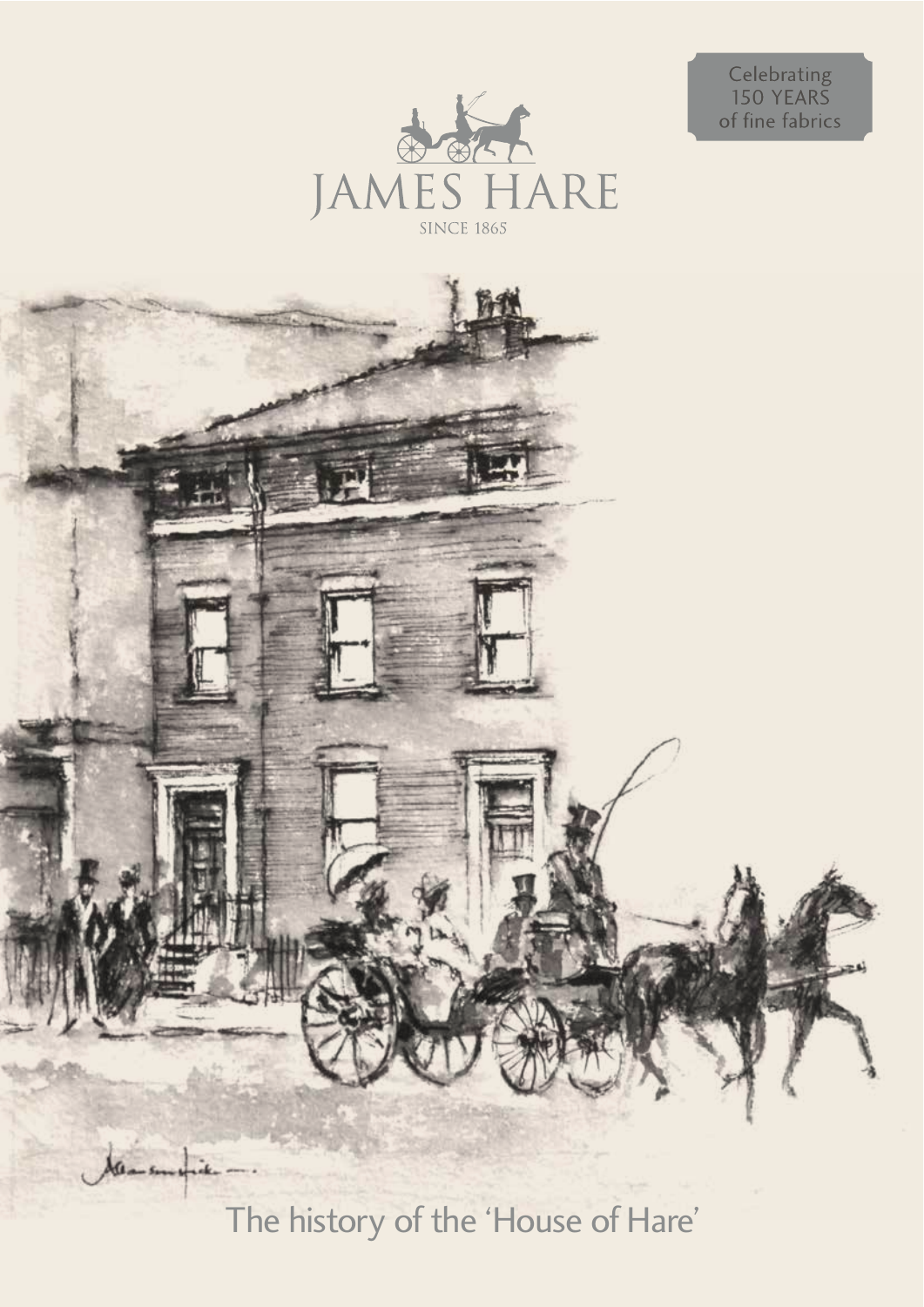

 $\frac{100}{3}$ 

This Page (Top)<br>Iomos Horo James Hare

This Lage (L–R)<br>Arthur Haro 8 C Arthur Hare & Clifford Hare

Opposite Lage (Top)<br>Opposite Lage (Top) Queen Victoria

Opposite Page (Left)<br>Old company logo illustrating James Hare travelling to work James Hare travelling to work with his wife and daughters

Opposite Page (Middle) James Hare with some of his employees

Opposite Page (Right) From humble beginnings on Clare Street

— 1865<br><u>James Har</u>e sets up in a cottage on Clare Street, Leeds, purchasing odd fabric lengths and selling to train drivers or lengths and selling to train drivers or guards who in turn sold them to London tailors.

dia 1900's and 1900's contract the contract of the contract of the contract of the contract of the contract of

*—1876* centre warehouse as it develops into a centre warehouse as it develops into a bona fide woollen merchants.

*—1882* The original version shows the founder, James Hare, travelling to the office every day from his home, accompanied by his day from his home, accompanied by his wife wiary Ellen and daughters Florrie and Kate.

*—1892* Arthur and Clifford Hare, the founder's sons, join the business.

*—1901* seriously ill. In those days, everyone wore black following the death of a monarch, and so he sinks all his savings into black serge. On her death, the company sells 250,000 metres of black cloth. This is a turning point, as a business which was previously limited to the north of England previously limited to the north of England became known throughout the country.

tory of James Hare is one of<br>beginnings. With nothing but rience and an understanding of eeds of the tailoring trade, James h the business single-handedly began the business single-handedly distributing cloth bought from  $\frac{1}{\sqrt{2}}$  weavers.

any's values were 'upright dealing', 'honest value' and 'full<br>n'. In the words of its founder, "to us this reputation is a ous thing. We treasure it as we treasure our dignity. For this  $v - t$ his dignity – this family pride – gives our customers full  $\epsilon$  that we shall never sell anything that in quality and sterling confidence that we shall never sell any thing that in quality and sterling word might be held to be below that high standard set for us.

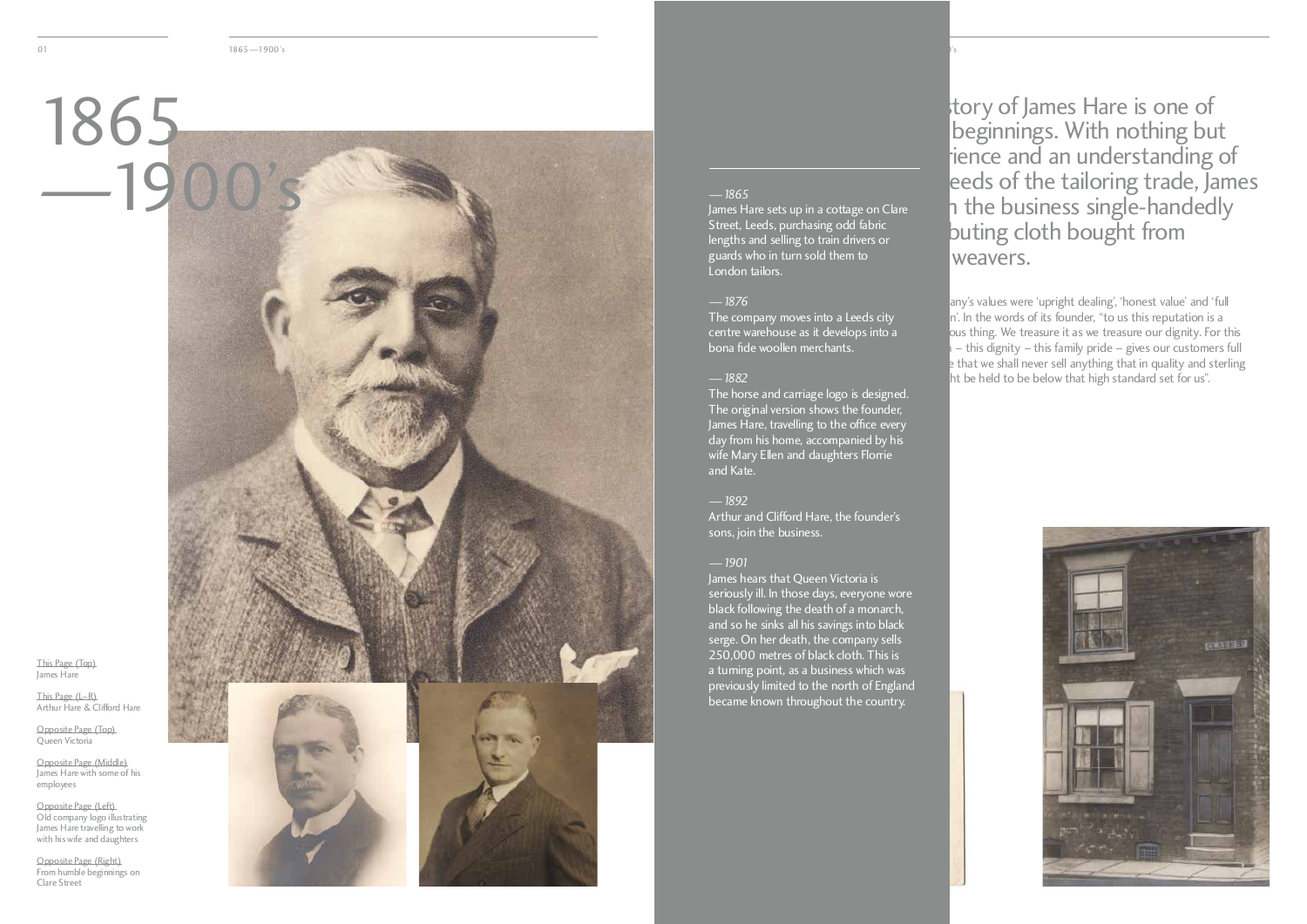This Page (Top)<br>Iomos Horo James Hare



This Lage (L–R)<br>Arthur Haro 8 C Arthur Hare & Clifford Hare

Opposite Lage (Top)<br>Opposite Lage (Top) Queen Victoria

Opposite Page (Left)<br>Old company logo illustrating James Hare travelling to work James Hare travelling to work with his wife and daughters

Opposite Page (Middle) James Hare with some of his employees

Opposite Page (Right) From humble beginnings on Clare Street



*—1903*

The story of James Hare is one of sman beginnings. With nothing but experience and an understanding of the needs of the tailoring trade, James began the business single-handedly distributing cioth bought from small weavers.

The company's values were 'upright dealing', 'honest value' and 'full satisfaction'. In the words of its founder, "to us this reputation is a very precious thing. We treasure it as we treasure our dignity. For this reputation – this dignity – this family pride – gives our customers full confidence that we shall never sell anything that in quality and sterling confidence that we shall never sell anything that in quality and sterling worth might be held to be below that high standard set for us.







*—1905* 

The costume department opened.

Face Cloth was successfully introduced.

*—1908* James Hare died and the business was taken over by his sons Arthur and Clifford.

I SI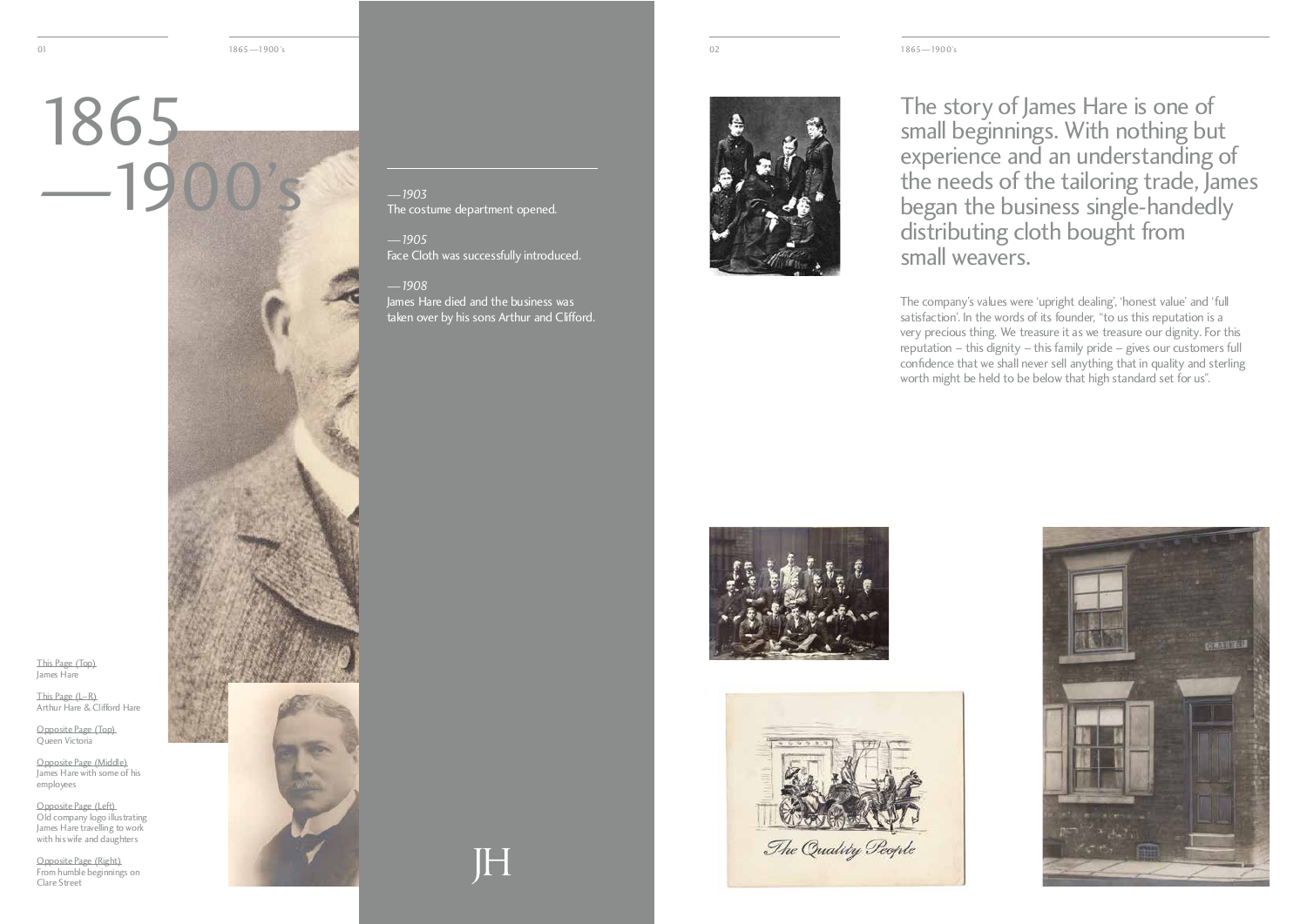$\overline{\phantom{a}}$  1910—1920's  $\overline{\phantom{a}}$ 

# $-19$



In Hare becomes a fully<br>ational cloth manufacturing mill he biggest stockist of Harris d in the world. Know as the In Headquarters of the British it became the largest textile Isles in became the largest textile<br>Islamination house in Great Britain distribution house in Great Britain.











The company launched into the<br>manufacture of woollens and worsteds. starting off with 7 looms. At the Leeds headquarters, there were twisting and weaving units, dye mills and a finishing department, supplying both the male department, supplying both the male and female tailoring trades throughout the British Isles.

This Lage (Top)<br>Punches for the Bunches for the tailoring trade

*—1914*  $W$ ar, when the cloth manufacturing and dye trades were in a chaotic condition, Hare's were the only people who unconditionally guaranteed their dye wares. In the words of Clifford Hare, the wares. In the words of Clifford Hare, the founder's son, "Hare's dyes are part of the Hare scheme of excellence".

This Page (Left)<br>London offices, Grafton House, London offices, Grafton House, Golden Square W1

This Lage (Right)<br>Wellington Stroot Wellington Street Warehouse, Leeds

This Lage (Bottom)<br>Harris Twood book! Harris Tweed booklet *—1921* in Southwold. One evening in the bar, he had a conversation with a London banker whose views on the world financial situation were grave. The next morning Arthur headed home and called a conference with his brother, a decision was made to drastically reduce stocks with huge price reductions. Two months later the financial crisis came to a head and although James Hare suffered, they fared although James Hare suffered, they fared better than the rest of the trade.

H



Opposite Page Manufacturing at Arlington Mills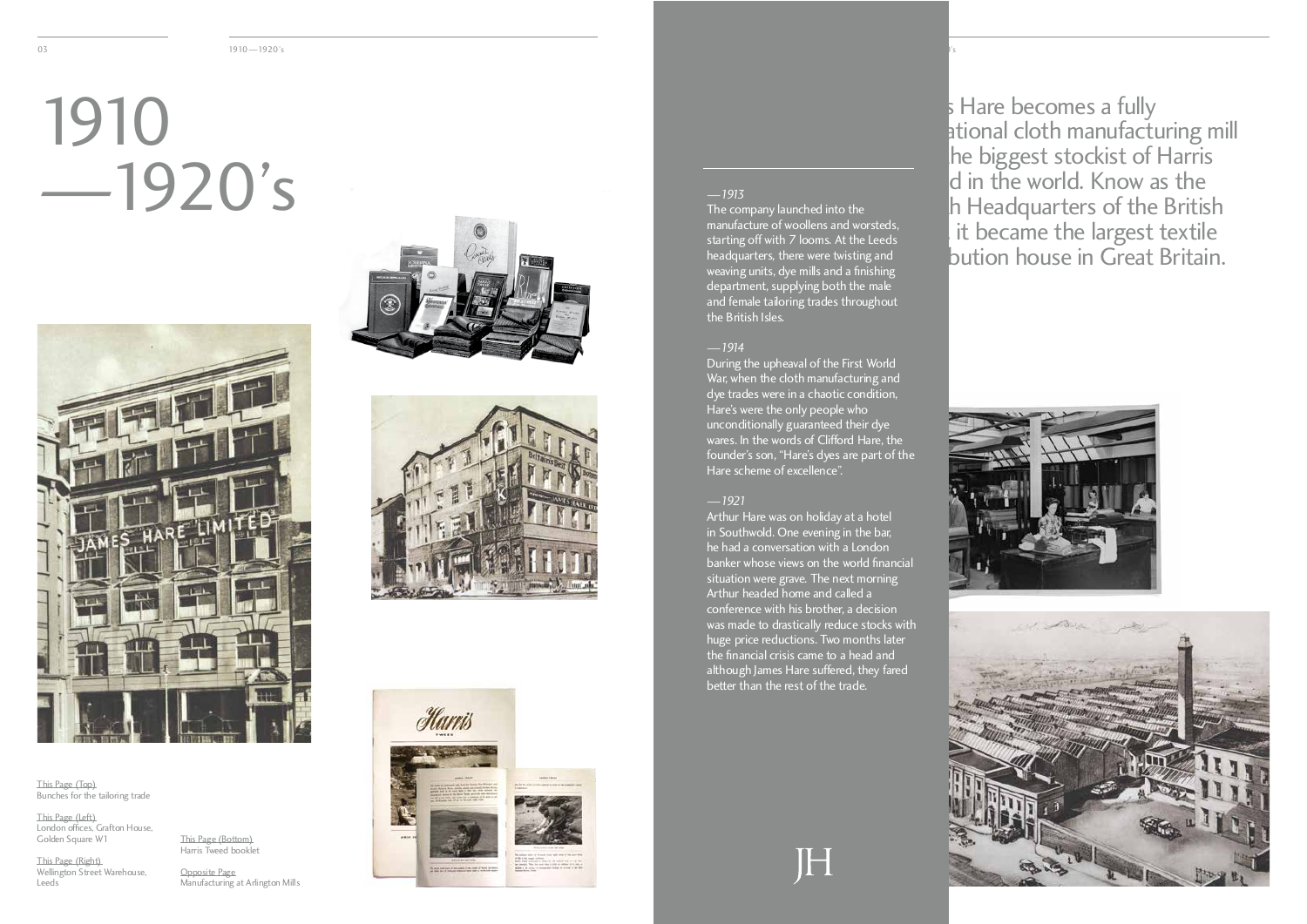## $-19$  $\overline{a}$



This Lage (Top)<br>Punches for the Bunches for the tailoring trade

This Page (Left)<br>London offices, Grafton House, London offices, Grafton House, Golden Square W1

This Lage (Right)<br>Wellington Stroot Wellington Street Warehouse, **Leeds** 

This Lage (Bottom)<br>Harris Twood book! Harris Tweed booklet

James Hare becomes a fully operational cloth manufacturing mill<br>and the higgest stockist of Harris Tweed in the world. Know as the "Cloth Headquarters of the British Isles", it became the largest textile Isles", it became the largest textile<br>distribution house in Great Rritain distribution house in Great Britain.





Opposite Page Manufacturing at Arlington Mills

*—1926*  introduce bunches for the tailoring trade, made at the company's headquarters. The firm's accountants once calculated that the cloth used each year for those bunches would make a carpet two yards bunches would make a carpet two yards wide that would stretch from Leeds to Carlisle!

*—1929* recognise the unique beauty of Harris Tweed. Mr. Herbert Morris, the only non-family Director, loved the Islands and spent his holidays there. Through his foresight and guidance, Hare's became foresignt and guidance, Hare's became the largest stockist of Harris Tweed in the world.

 $\|\hspace{-1.5pt} \|$ 



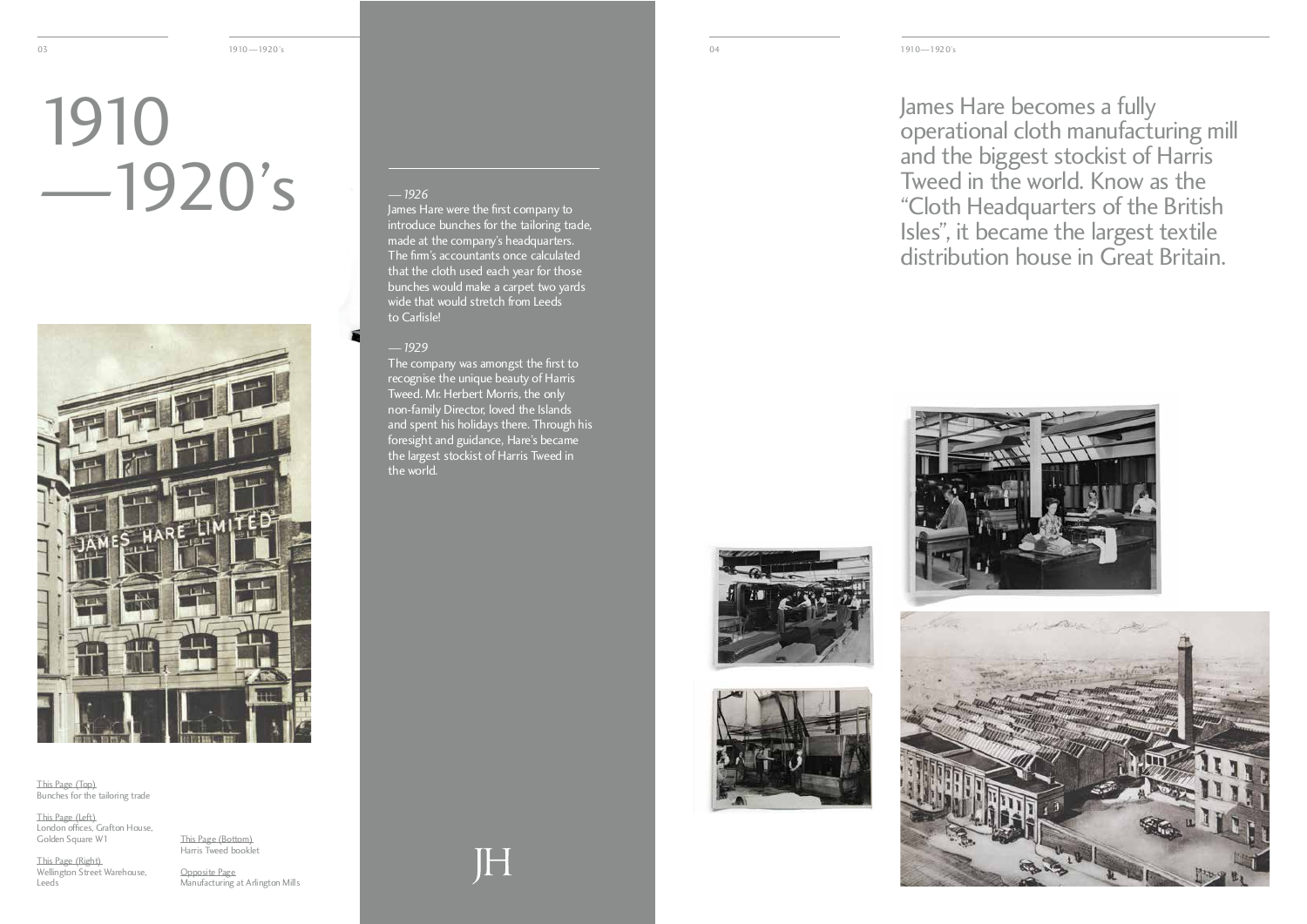$\frac{1}{2}$  1930—1930s  $\frac{1}{2}$  1930—1950s  $\frac{1}{2}$  1930 $\frac{1}{2}$  1930 $\frac{1}{2}$  1930 $\frac{1}{2}$  1930 $\frac{1}{2}$  1930 $\frac{1}{2}$  1930 $\frac{1}{2}$  1930 $\frac{1}{2}$  1930 $\frac{1}{2}$  1930 $\frac{1}{2}$  1930 $\frac{1}{2}$  1930 $\frac{1}{2}$  1930 $\frac{1}{2}$  1

## $-19$  $\overline{\phantom{a}}$



This Page (Right)<br>This Page (Right) James William Hare grandson

This Lage (Left)<br>Droce by David Dress by David Hartnell

This Page (Bottom Right) The clothing manufacturing department

This Page (Bottom Right) James Hare's car fleet

*—1935* 2,000,000 yards of fabric is despatched from the warehouse.

Opposite Page<br>Oueen Mary & the Duchess Queen Mary & the Duchess of Gloucester







*—1931* cars available to the election candidates supporting the National Government including the services of its chauffeurs, road representatives and department managers. Its press release announced that "this is the best contribution we can make towards the success of the can make towards the success of the National Government".

*—1932* James William Hare and Clifford Ronald<br>Diff Hare creadcons of the founder ion Pitt Hare, grandsons of the founder, join the firm.

*—1933* the manufacture of garments for the tailoring trade, making raincoats, school tailoring trade, making raincoats, school uniforms, sports jackets and blazers.

*—1937* 1,168 parcels by 12 noon on the 1,168 parcels by 12 noon on the Wednesday following Easter.

H

irm's policy was always to install<br>atest equipment in order to bye the service offered to their mers. James Hare Ltd. became rst company in Britain, outside of on, to install a teleprinter and an er machine. They boasted that if a on tailor placed an order at 9am, haterial will be on its way to the  $t_{\text{stat}}$  material will be on its way to the  $\frac{1}{\sqrt{2}}$ station by 9.10am.





Opposite Page (Top) Telephone and answer machine

Opposite Page (Right) Establishing subsidiary company in Canada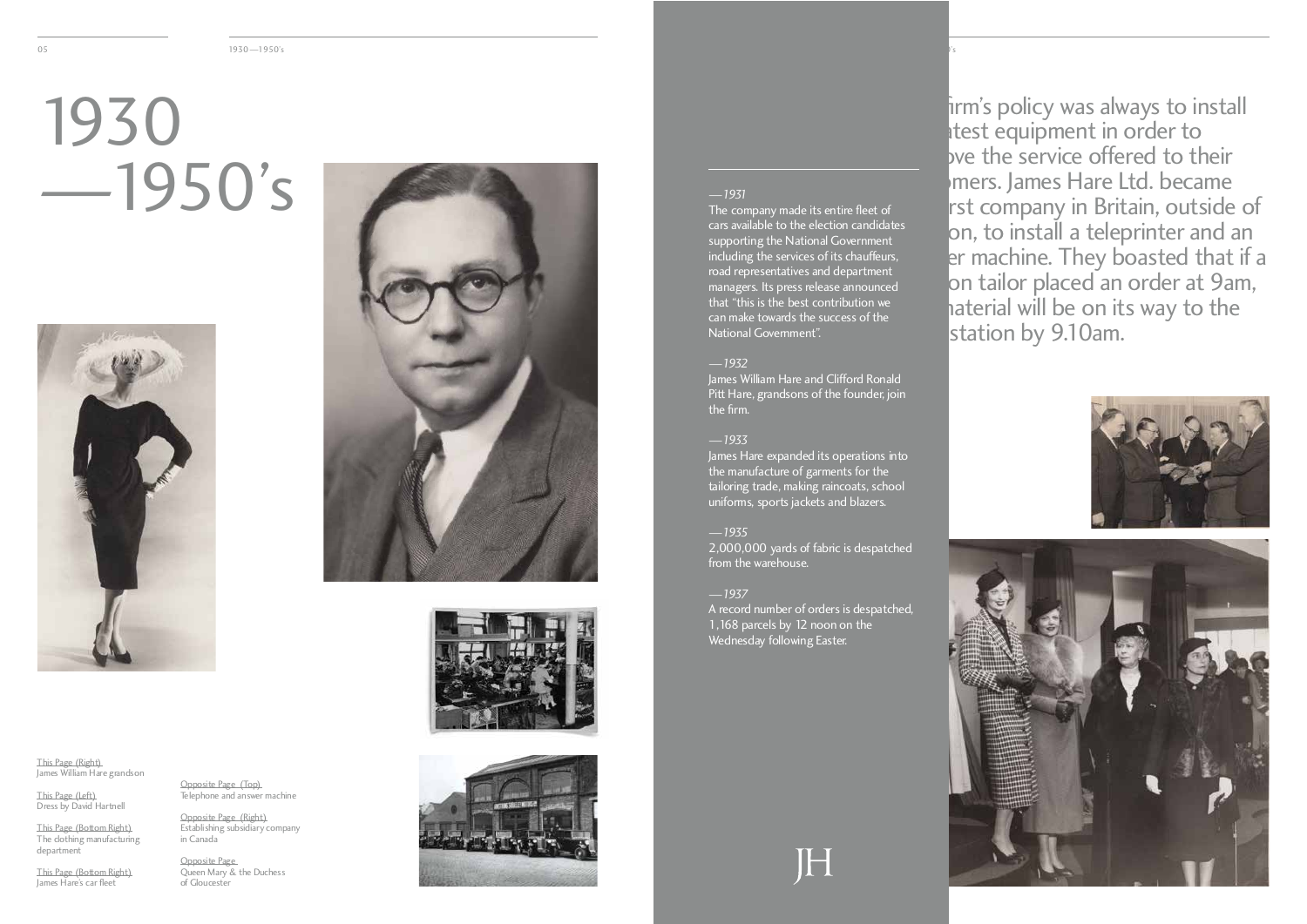# $-19$  $\overline{\phantom{a}}$



This Page (Right)<br>This Page (Right) James William Hare grandson

This Lage (Left)<br>Droce by David Dress by David Hartnell

This Page (Bottom Right) The clothing manufacturing department

This Page (Bottom Right) James Hare's car fleet

The firm's policy was always to install the latest equipment in order to improve the service offered to their customers. James Hare Ltd. became the first company in Britain, outside of London, to install a teleprinter and an answer machine. They boasted that if a London tailor placed an order at 9am, the material will be on its way to the the material will be on its way to the train station by 9.10am.





*—1939* Gloucester posed for a photograph on the Gioucester posed for a photograph on the James Hare stand at White City, London.

Opposite Page<br>Oueen Mary & the Duchess Queen Mary & the Duchess of Gloucester

*—1945* Christmas press release to its customers at the end of the war, announcing "How absurd are these rumours that 'Britain is finished... a little tired, perhaps... but finished NO! We at James Hare Ltd, are proud to share in speeding Britain's recovery: in doing so, we maintain and enhance our own tradition of and enhance our own tradition of craftsmanship and service".

*—1951* The export department is established with subsidiaries opening in Canada<br>and Carmany and Germany.

IH



Opposite Page (Top) Telephone and answer machine

Opposite Page (Right) Establishing subsidiary company in Canada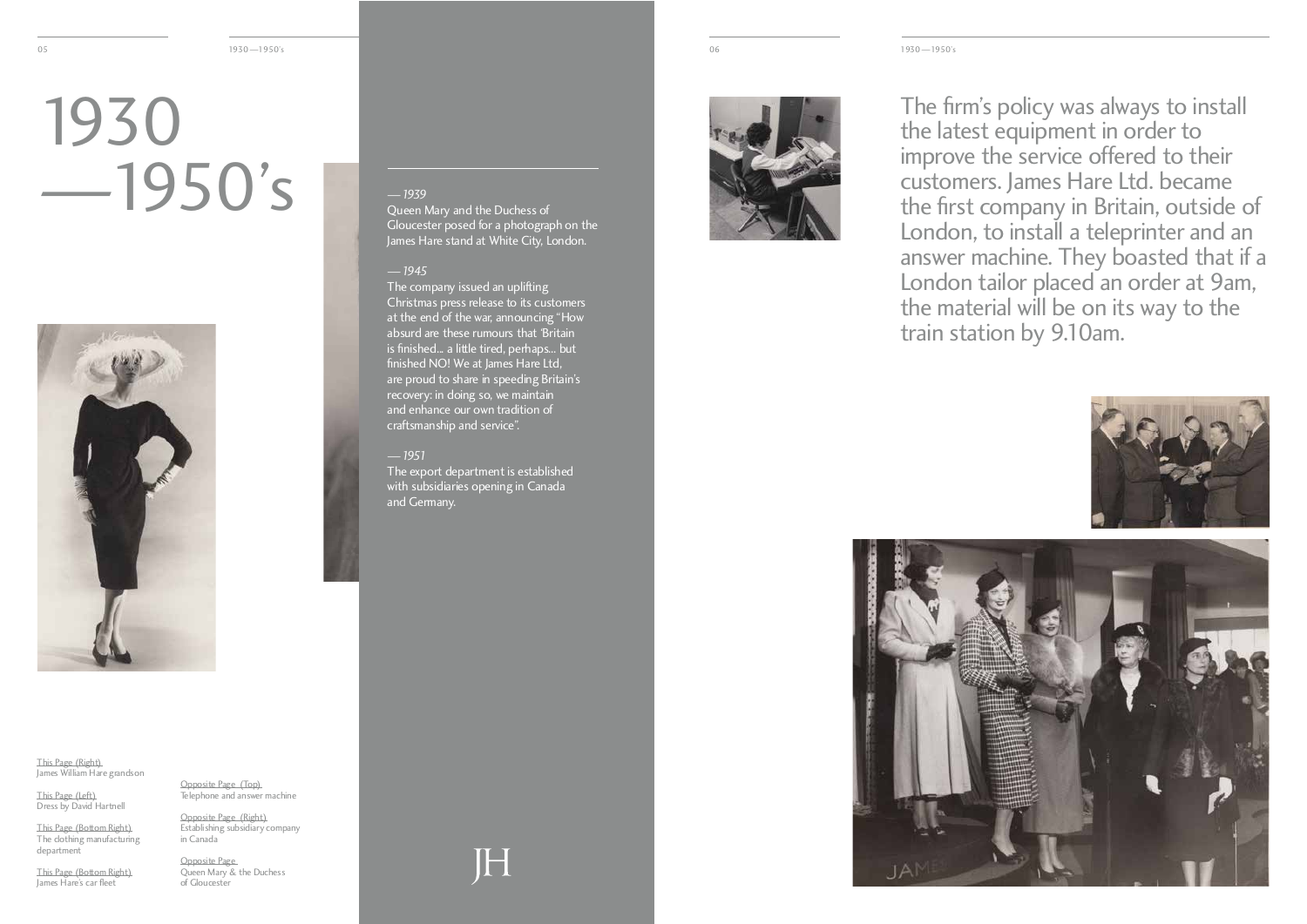07 1960 1990's 1990's 1990's 1990's 1990's 1990's 1990's 1990's 1990's 1990's 1990's 1990's 1990's 1990's 1990

## $-19<sup>o</sup>$  $\overline{1990}$







This Page (Top)<br>James Hare, the current chairman, James Hare, the current chairman, joins the firm on his 21st birthday

Opposite Page<br>Special Day, '91 Collection & Special Day, '91 Collection &<br>Touching the Sky Collection Touching the Sky Collection





This Page Press advertising

*—1961* to advertise, earning themselves the nickname "The Quality People". A press office was opened in Fleet Street, London, office was opened in Fleet Street, London, with a staff of artists, designers, writers and photographers.

رن<br>ان<sub>ت</sub> امام Sold millionth metre of silk. The 1980's is a huge period of se for the company. The woollen macturing firm is sold, along with  $blishes$  itself as a silk merchant. establishes itself as a silk incremant becoming the leading supplier of the and fashion trade.



*—1964* James Hare, the founders great grandson and current Chairman joined the firm.

*—1984* Tim Hare, the founders great grandson and current Managing Director joined the firm.

The international name of "Hare of<br>England" is sold, and then reopens as a silk distributor for the fashion trade. It is the first company to offer no minimums the first company to offer no minimums to small designers, thereby bypassing fabric retail shops. It became the leading<br>importer of silk dupion, just at the time importer of silk dupion, just at the time when the puff ball trend takes on.

H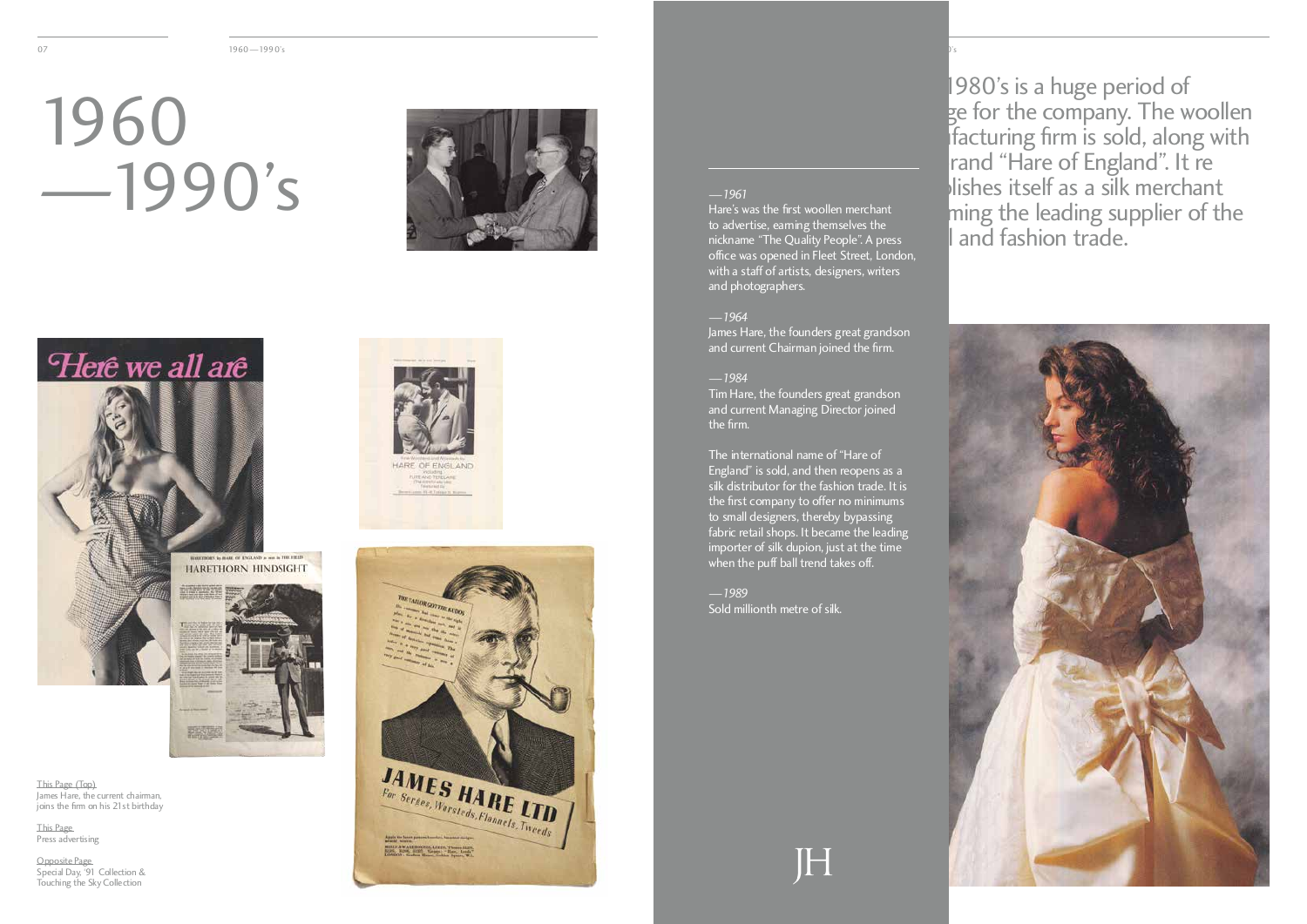# $-19<sup>o</sup>$  $\overline{1990}$



**HARETHORN HINDSIGHT** 



The 1980's is a huge period of change for the company. The woollen manufacturing firm is sold, along with<br>the brand "Hare of England" It re establishes itself as a silk merchant becoming the leading supplier of the becoming the leading supplier of the bridal and fashion trade.





This Page (Top)<br>James Hare, the current chairman, James Hare, the current chairman, joins the firm on his 21st birthday

Opposite Page<br>Special Day, '91 Collection & Special Day, '91 Collection &<br>Touching the Sky Collection Touching the Sky Collection

— 1999<br><u>Mov</u>es into the Interior Design business Moves into the Interior Design business supplying silks for the furnishings trade.

IH



This Page Press advertising

*—1995* Stocks the largest colour range of silk dupion in Europe.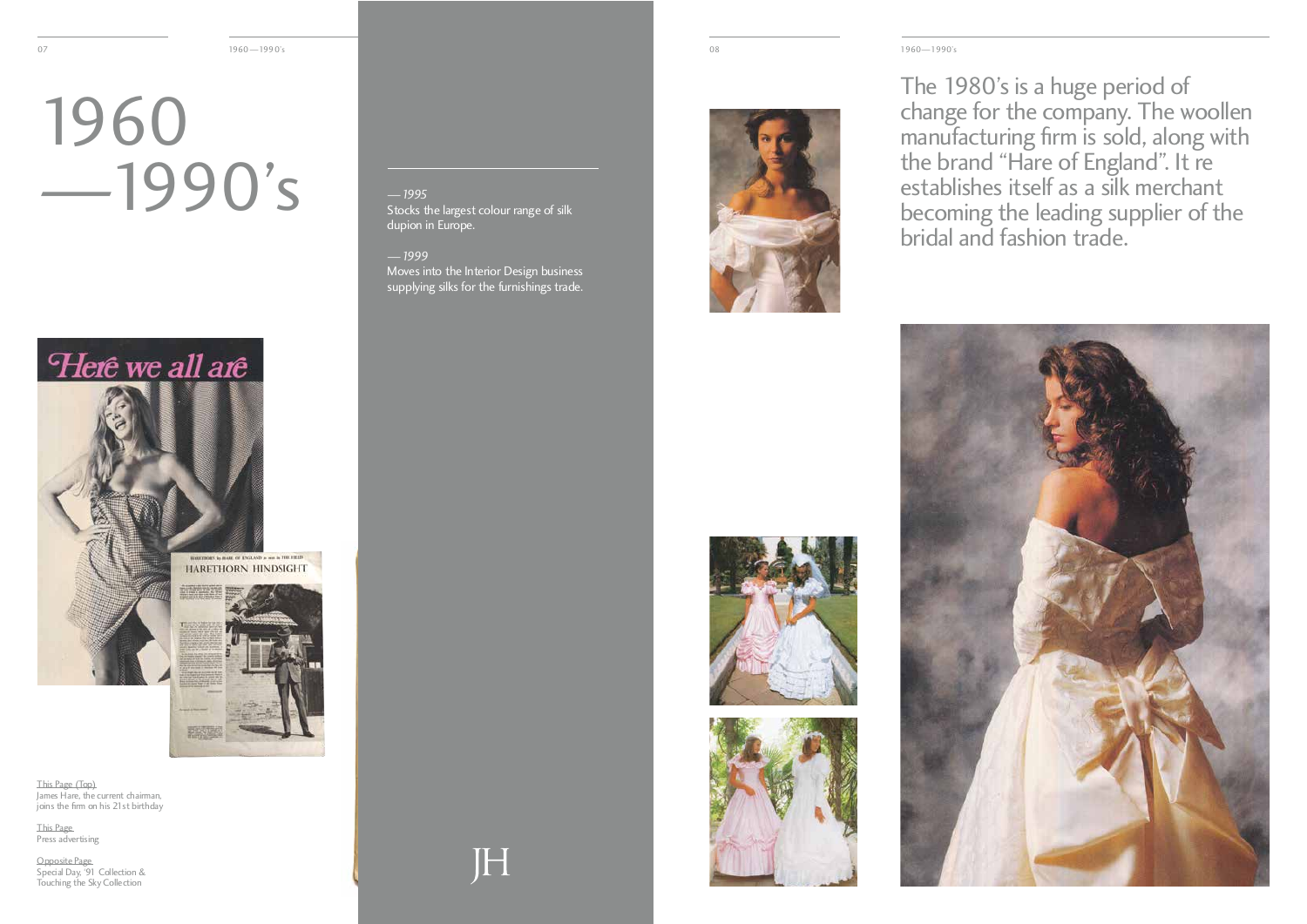$\mathcal{L}_{\text{2000}}$   $\mathcal{L}_{\text{2000}}$   $\mathcal{L}_{\text{2000}}$   $\mathcal{L}_{\text{2000}}$   $\mathcal{L}_{\text{2000}}$   $\mathcal{L}_{\text{2000}}$ 

## $2000$ —Today



mus Page<br>Catwalk ir Catwalk images

Opposite Page (Right)<br>James Hare Pimlico and James Hare Pimlico and Evolution ranges

Oposite Lage (Top)<br>The Hare Family too The Hare Family today







*—2000* Charlie and Saffron Hare, the founder's great-great-grandchildren joined the firm.

*—2002* The interior plain silk range is increased to over 600 shades.

*—2004* A range of cushions and throws are introduced.

*—2005* Exports to over 34 countries worldwide.

*—2008* First upholstery collection is introduced.

*—2009* Virtually all the wonderful silks can be Virtually all the wonderful silks can be paper backed to order.

H

y, James Hare is Britain's leading<br>becialist. It is still owned and run e Hare family, producing luxury es for the demanding world of on and interiors. Firm favourites eading designers and decorators,  $\frac{1}{2}$  Hare luxurious fabrics are Lus worldwide. **famous worldwide.** 

The business has progressed over generations but it continues to abide by its founder's principals of bringing the customer only the best of British ality and service.

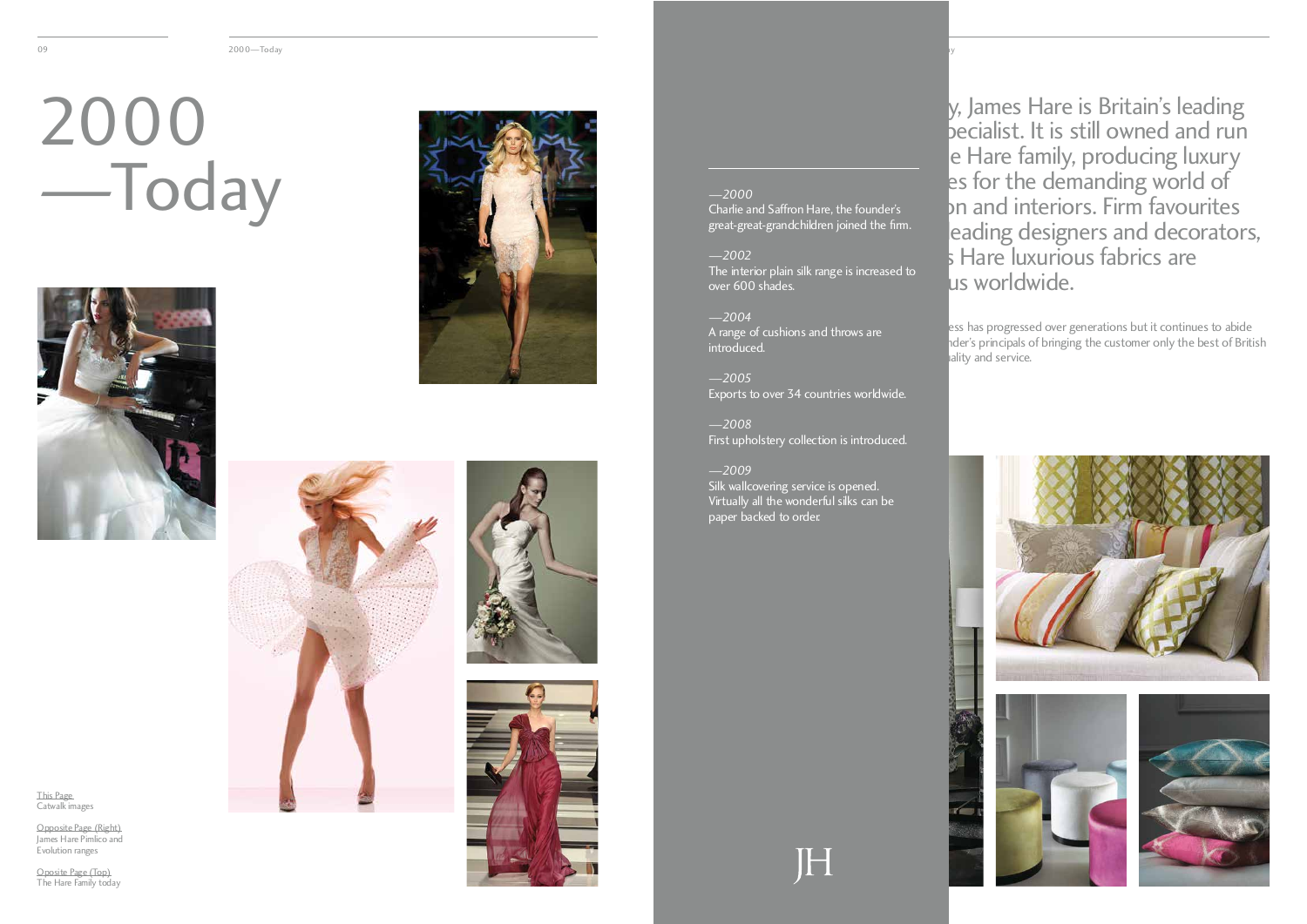Today, James Hare is Britain's leading<br>silk specialist. It is still owned and run by the Hare family, producing luxury textiles for the demanding world of fashion and interiors. Firm favourites with leading designers and decorators, James Hare luxurious fabrics are James Hare Tuxurious fabrics are famous worldwide.

The business has progressed over generations but it continues to abide by its founder's principals of bringing the customer only the best of British design, quality and service.



# $2000$ —Today



mus Page<br>Catwalk ir Catwalk images

Opposite Page (Right)<br>James Hare Pimlico and James Hare Pimlico and Evolution ranges

Oposite Lage (Top)<br>The Hare Family too The Hare Family today

*—2010* including China, Australia, Indonesia, including China, Australia, Indonesia, Malaysia and New Zealand.

*—2011* Two showrooms in Beijing are opened.

*—2012* London showroom for fashion fabrics is opened.

*—2014* Representation in Germany and the United States is established.

*—2015* anniversary. The company is marking  $\overline{\text{its remarkable history}}$  with two distinctive interior collections. Evolution and Richmond, which fuse heritage and Richmond, which fuse heritage inspirations with contemporary style.

H